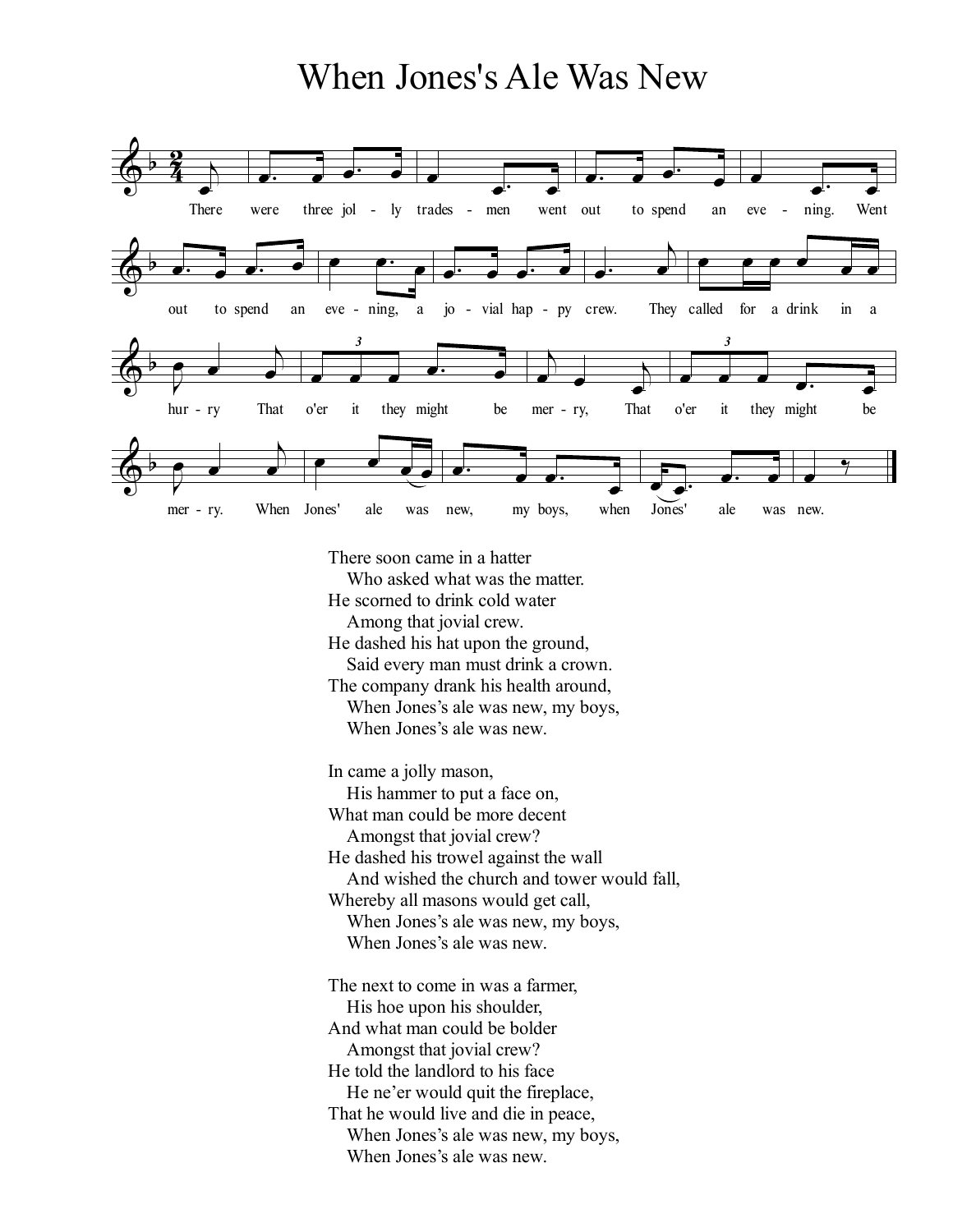There next came in a soldier, No captain e'er looked bolder, His gun on his right shoulder His good broad sword he drew. "The French," quoth he, "are feared to fight, They know we keep our bayonets bright, So we will spend a jovial night, When Jones's ale was new, brave boys, When Jones's ale was new. Next came a tailor nimble With lapboard, shears and thimble, And oh, how he did tremble Amongst that jovial crew. They made him pay for drink and smoke Until poor snip was fairly broke, And he was forced to pawn his cloak, When Jones's ale was new, brave boys, When Jones's ale was new. There next came in a tinker Who was no small beer drinker.

He scorned to be a trinker Amongst that jovial crew. He had rivets made of metal For to mend each broken kettle, For what he drank he swore he'd settle, When Jones's ale was new, brave boys, When Jones's ale was new.

Last came in a ragman wary, His rag bags he did carry, And he sought to be merry Amongst that jovial crew. He threw his wallets on the ground, Said he would pay for drinks a crown. They drank his health right merrily round When Jones's ale was new, brave boys , When Jones's ale was new.

The ale was aye improving, None ever thought of moving; The longer they sat boozing The greater friends they grew. They drank each man full glasse s Till they were drunk as asses, And the rag bags burned to ashes, When Jones's ale was new, brave boys, When Jones's ale was new.